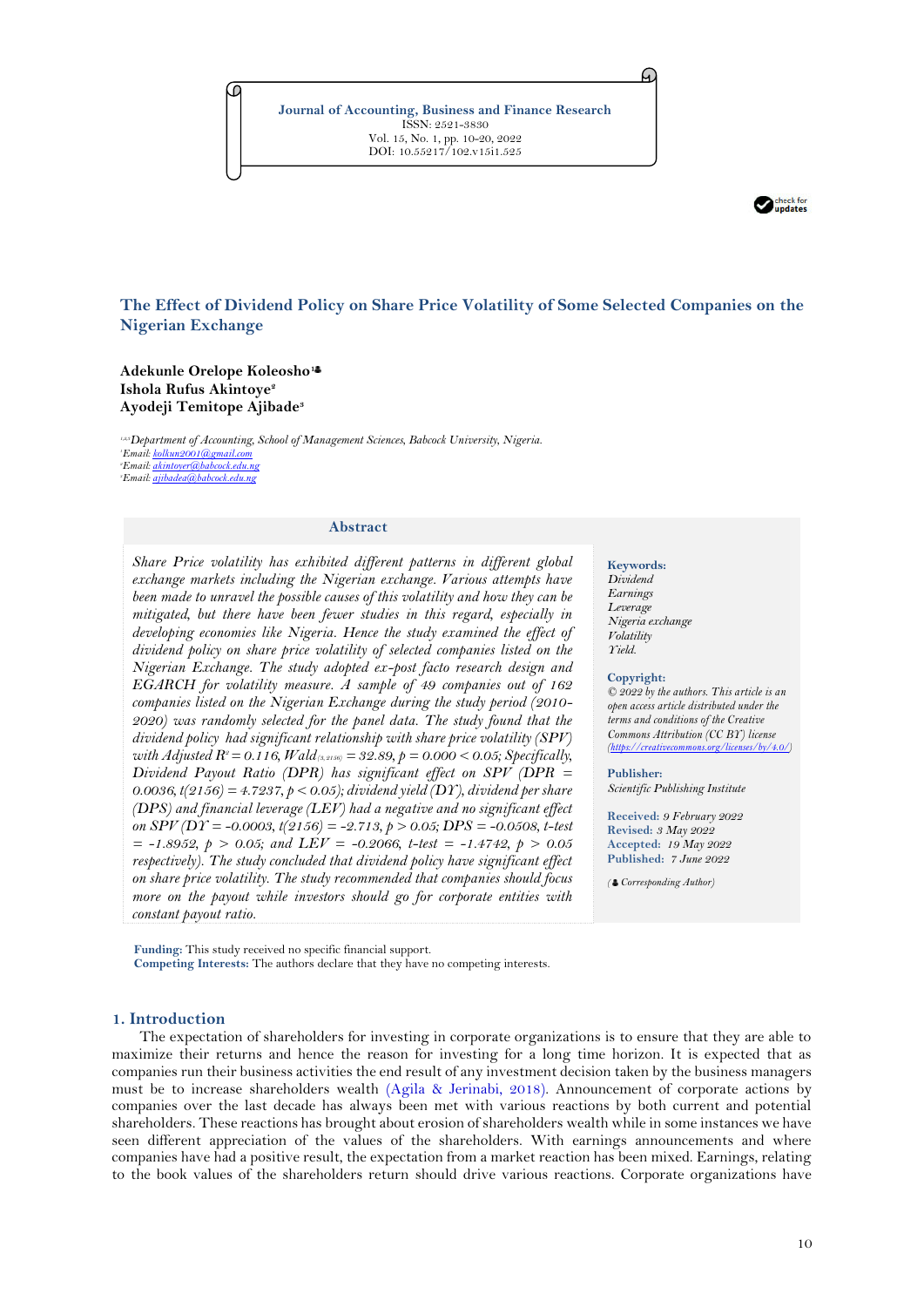declared below par results with their share price still at very high levels [\(Adenugba, Ige, & Kesinro, 2016\)](#page-9-1) and the question remains what drive the volatility of the wealth of both current and potential shareholders.

When business managers make decisions about certain projects or investments, the objective at most times is to ensure the expected return exceeds the business hurdle rate of capital [\(Brealey & Myers, 1996\)](#page-9-2). The satisfaction of the shareholders at most times, therefore, brought about the three major decisions by the financial managers. The first major decision faced by financial managers is investment decisions. Investment decisions focus on the benefits to be derived from the expected projects. The projects must generate discounted cash inflows that will exceed the cost invested or expended on the project [\(Van Horne, 1989\)](#page-10-0). As such, the projects must have a positive Net Present Value (NPV) before they can be accepted. Once the project has a better NPV, the decision is taken to finance the project. The financing decision is the second decision to be taken by financial managers. The financing decision ensures the project is financed from various financing options that are more beneficial to the organization. The beneficial aspect of financing decisions is all about minimizing the cost of that option of financing. Once the project is financed by the least cost method of finance, the dividend decision sets in to ensure that the shareholders or stockholders that have financed such projects have a better return [\(Brealey](#page-9-2)  [& Myers, 1996\)](#page-9-2).

#### *1.1. Statement of the Problem*

There have been various researches on dividend theories with a focus on corporate performance, leverage as well as shareholder's perception with mixed conclusions. [Agila and Jerinabi \(2018\)](#page-9-0); [Balagobei and](#page-9-3)  [Selvaratnam \(2016\)](#page-9-3); [Ehikioya \(2015\)](#page-9-4) carried out a research on the relationship between dividend policy and share prices with different conclusions on the discourse[. Agila and Jerinabi \(2018\)](#page-9-0) concluded that dividend policy has an impact on firm performance and shareholders wealth focusing more on dividend per share and Earnings Per share[. Sijol and Basit \(2016\)](#page-10-1) were inconclusive on the impact of share prices on the manufacturing industries listed on NASDAQ. [Farrukh, Irshad, Shams Khakwani, Ishaque, and Ansari](#page-9-5) (2017) and [Ojeme, Mamidu, and](#page-10-2)  [Ojo \(2015\)](#page-10-2) also concluded on the dividend relevance theory and its impact on shareholders wealth.

In the last ten years (2010 to 2020), shareholders stock performance has measured by the All-Share Index (ASI) has shown a great level of volatility. In 2008, the ASI was 66,371.20 but this has dropped to 20,838.90 in April 2010. The ASI index got to a low of 19,732.34 as at August 2011 and 20,669.38 as at April 2020 [\(Nigerian](#page-10-3)  [Exchange, 2021\)](#page-10-3). The various changes in ASI is a reflection of the value of the shareholders wealth. While in 2020, the Nigerian Stock Market gained about 50% as measured by the ASI, the problem of the high volatility in the shareholders wealth remains a course of concern especially to portfolio investors and clients investment decisions. Various studies carried out by various researchers have had various conclusions on the relationships between dividend elements and shareholder's wealth. [Alajekwu and Ezeabasili \(2020\)](#page-9-6) find a mixed result between dividend policy proxy and stock market volatility and as such recommended the non-inclusion of dividend in the valuation of shareholders wealth as well as stock riskiness. [Araoye, Aruwaji, and Ajya \(2019\)](#page-9-7); [Uniamikogbo, Ezennwa, and Bennee \(2019\)](#page-10-4) conclusions were also mixed from the variables with the overall conclusion of dividend irrelevance theory on stock price volatility. While [Araoye et al. \(2019\)](#page-9-7) concluded that dividend per share is the major determinants, the dividend payout ratio showed a negative effect on stock price volatility thereby making the conclusion a mixed result. This was also the case with [Osakwe, Ezeabasili, and](#page-10-5)  [Chukwunulu \(2019\)](#page-10-5) where the overall conclusion did not agree with some of the variables in the study. The dividend yield exerted a negative effect on the market price per share which should be a significant factor in the conclusion of the study though dividend payout had a positive impact. From an investor analysis perspective, the important factor is always the dividend yield rather than the absolute value paid out as dividend. The works of [Uniamikogbo et al. \(2019\)](#page-10-4); [Araoye et al. \(2019\)](#page-9-7); [Ohiaeri, Akinbowale, and Ogumeru \(2019\)](#page-10-6); [Agila and Jerinabi](#page-9-0)  [\(2018\)](#page-9-0); [Nwaiwu and Ali \(2018\)](#page-10-7); [Ehikioya \(2015\)](#page-9-4) concluded on the relevance of dividend policy on the wealth of shareholders using different proxies.

The above gave rise to different gaps around the impact of dividends on the stock price volatility of listed entities on the Nigerian Exchange (NGX). What effect has the various proxies like dividend yield, dividend payout, leverage on the volatility of share prices in Nigeria? The impact of the number of shares available to be traded as well as the ownership structure at any given period has not been fully explored to know its effect on the volatility of shareholders' wealth. These gaps necessitated the need for a follow-up study on the effects of dividend policy on the volatility of shareholders' wealth in some selected listed companies on the Nigerian Exchange (NGX), which was the main thrust of this study.

#### *1.2. Objective of the Study*

The main objective is to ascertain the effect of dividend policy on share price volatility of some selected entities listed on the NGX.

#### *1.3. Research Questions*

To what extent does dividend policy effect share price volatility of some selected companies listed on the NGX?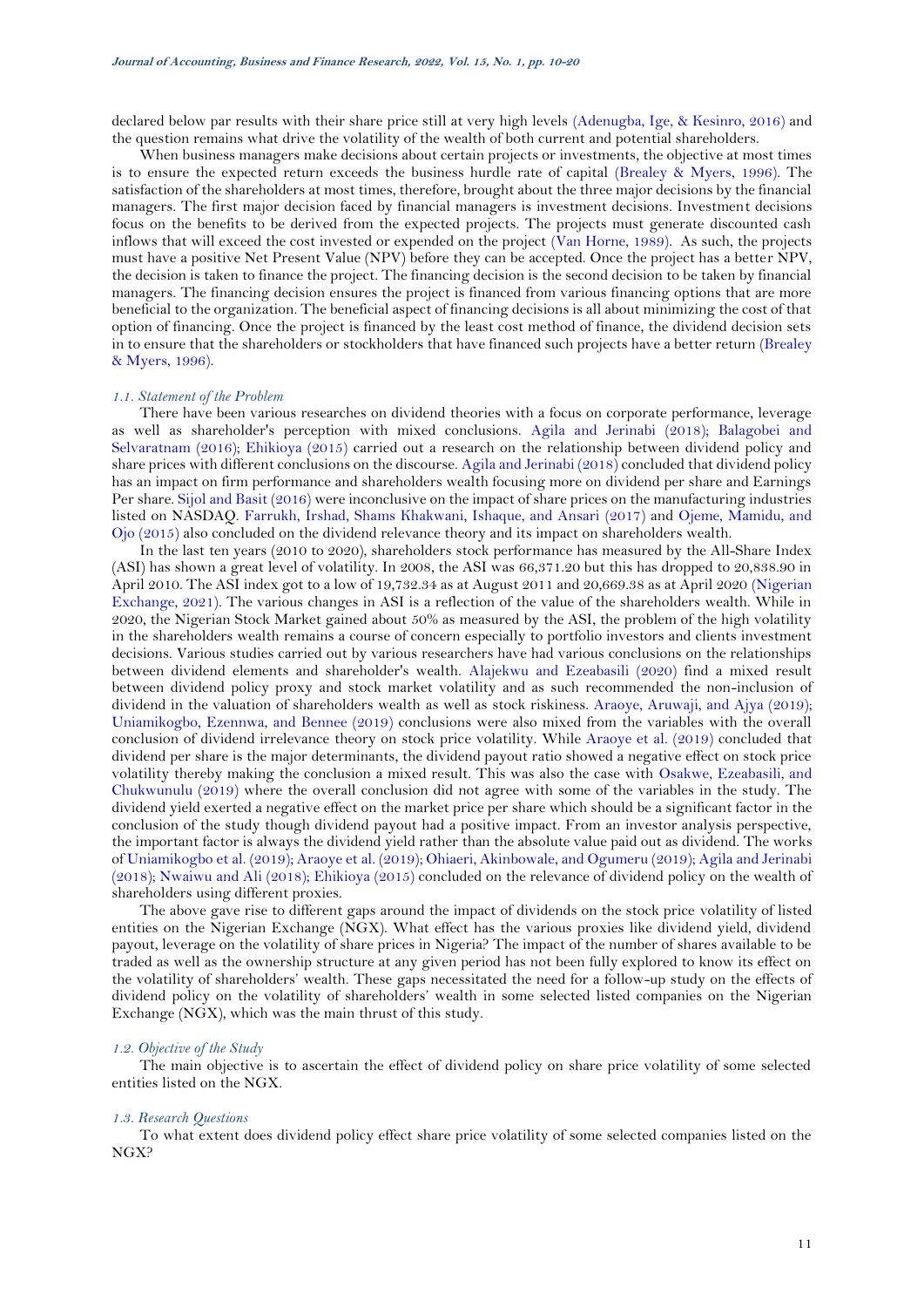#### *1.4. Hypotheses*

*H01: Dividend policy has no significant effect on share price volatility of some selected companies listed on the NGX.*

#### *1.5. Justification of the Study*

Various studies have been done over the period looking at the information efficiency of the Nigerian Capital market vis-à-vis dividend announcements and shareholder's wealth. Most of the studies around dividend policy have centered on the impact on stock prices and firm performance. Inconclusive opinions have also been established while most of them tilted towards the dividend relevance theory. Within the Nigerian market, the impact of dividend announcements on shareholders' wealth has been met with mixed reactions. Within 2008 and 2020, corporate entities have released information on dividends in the market with mixed reactions from investors. Some companies have not released positive information but their market prices are not impacted thereby raising queries on the information efficiency of markets. Likewise, some companies' performance has not been released to the public over some time or as specified by the regulators with little or no impact on their share prices as well as shareholders' wealth. While the impact of various dividend policies on the volatility of the shareholder's wealth has been studied by various researchers across the globe, that of the Nigerian market still had some dearth[. Araoye et al. \(2019\)](#page-9-7); [Agila and Jerinabi \(2018\)](#page-9-0); [Olaoye, Olayinka, Ajibade, and Oluwatosin](#page-10-8)  [Akinyemi \(2016\)](#page-10-8); [Ehikioya \(2015\)](#page-9-4) at different times examined the effect of dividend, profitability ratios, and payout ratios on stock price volatility with mixed conclusions. While most of the study tends towards the dividend relevance theory, the activities in the market over the last decade and market reaction stated otherwise. Also, most of the studies that have used event studies focus mainly on the period around the announcement dates.The focus of most studies has always been on profitability nature with lesser analysis on the liquidity nature on the stock price volatility. This study was necessary to throw more light on the effects of dividend policy on shareholders' wealth volatility.

### **2. Review of Literature**

### *2.1. Conceptual Review*

### *2.1.1. Share Price Volatility*

The market or share price of any entity refers to the value per share of the entity at the end of each trading day. While the market prices change during any trading day, the price at the close of trading on any particular day represents the price at the end of that day [\(Nigerian Exchange, 2021\)](#page-10-3). From a total value perspective, when the value per share is multiplied by the number of outstanding shares at any particular period, it gives the Market capitalization. The market capitalization of companies listed in the NGX has been on the increase when tracked from 2009 to date. Between 2009 and the end of 2014, total market capitalization has doubled from N7.03 trillion to N18.9 trillion. Specific to the Nigerian Stock Exchange, aggregate market capitalization appreciated by 17.5% as of June 2017 from the 2016 December position. As of June 2018, the total market capitalization of the 278 listed equities on the NGX was N23.99 trillion representing an increase of 76% from the December 2017 value of N13.69 trillion and 26.1% for the corresponding period of June 2017 [\(Central Bank](#page-9-8)  [of Nigeria, 2018\)](#page-9-8). As of 30th December 2020, the Nigerian Capital Market grew by about 50% to close the year at 40,270.72 [\(Nigerian Exchange, 2021\)](#page-10-3). The market price of shares is determined by the forces of demand and supply at the end of each trading day. Market price per share is the value of the equity shares as quoted on the NGX daily [\(Olowe, 2017\)](#page-10-9).

The market price volatility sometimes refers to as stock price volatility is the degree of changes in the price of the companies shares due to various information released to the market thereby making it difficult to ascertain what the future price will be. [Alajekwu and Ezeabasili \(2020\)](#page-9-6) believed that the volatility of the price of shares will vary greatly over time thereby making the future price uncertain to determine. Hence, the lesser the volatility of a given stock price, the greater its attraction to both current and potential investors [\(Okafor,](#page-10-10)  [Mgbame, & Chijoke-Mgbame, 2011\)](#page-10-10).

### *2.2. Dividend Policy*

Dividend is included as a key decision of the financial managers and represents the outstanding amount shared to the equity holders. According to [Brealey and Myers \(1996\)](#page-9-2), dividends are often entangled with other financing and investment decisions. Some firms pay low dividends because of the future expectation by management on the firm's value and the need to retain earnings for future growth and expansion. Dividend decision is majorly considered where the company have no pressing st0rategic needs to drive the business growth [\(Pandey, 2000\)](#page-10-11). This information released by companies on dividend plays and inportant role in the valuation of the companies shares [\(Brealey & Myers, 1996\)](#page-9-2). [Harley and Duro \(2017\)](#page-9-9) see dividend as the distribution of past or present earnings in real assets among the various equity holders based on their holding structure. The proxies of dividend policy used in this study are explained below.

#### *2.3. Dividend Per Share*

The announcements of corporate financials in any period are expected to be accompanied by various corporate actions announcements. When the companies decide to pay dividends out to existing shareholders at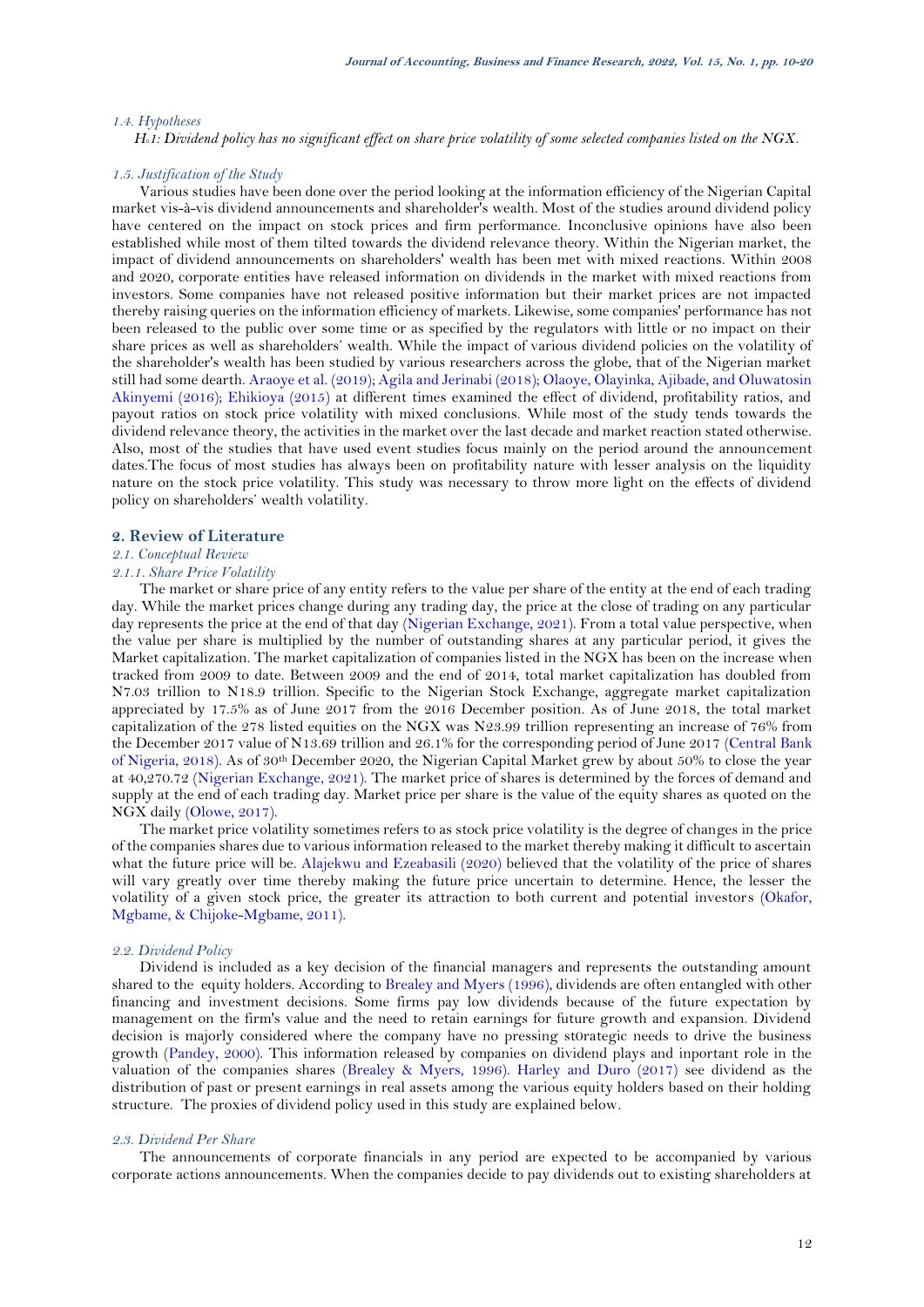a particular date, the announcements will be accompanied by the dividend payment expectation. The unit or rate of dividend in naira amount expected to be paid on individual units of shares held is the dividend per share [\(Nwaiwu & Ali, 2018\)](#page-10-7). Dividend per share is stated as the total amount of dividend expected to be paid divided by the total number of shares in issue that qualify for dividend [\(Hirschey & Nofsinger, 2008\)](#page-9-10). Dividend per share is expected to be constant all through the announcements period up to the next dividend period. Dividend is paid per time and not a fraction of the period under consideration [\(Alajekwu & Ezeabasili, 2020\)](#page-9-6).

#### *2.4. Dividend Yield*

The dividend yield is the rate of return to the market on the dividend declared by an organization. The dividend yield is a financial ratio that depicts how much the company pays out in the form of dividend to the existing shareholders [\(CFA, 2018\)](#page-9-11). When dividend is declared, the investors are majorly concerned about the return the dividend will bring back to them based on the prices at which the stocks were bought. As the prices change daily, the current yield on the dividend paid will change from the date the dividend was declared to the dividend closure date when the share price of the entity is marked down on the floor of the Exchange [\(Adesola](#page-9-12)  [& Okwong, 2009;](#page-9-12) [Ehikioya, 2015;](#page-9-4) [Olowe, 2017\)](#page-10-9).

#### *2.5. Dividend Payout Ratio*

The payout ratio is the proportion of the earnings after tax that is paid out as dividend to the existing shareholders as at the closure of the register. Dividend paid out is the fraction of the net income or profit after tax that an entity pays out as dividend to the shareholders [\(Akintoye, 2006\)](#page-9-13). The profit after tax can be retained completely, paid out to shareholders completely, or split between the retention and dividend at any period based on the organizations' dividend policy. [Black \(1996\)](#page-9-14) stated that dividend is very important in determining the fundamental value of the company's shares and as such companies should ensure that a part of the profit is paid out to shareholders for the value to be enhanced. Because of the signaling power of dividend as established by [Gordon \(1959\)](#page-9-15), the payout ratio, as well as the retention ratio, will depict whether the company has the potential to grow the earnings over time. In the dividend valuation model, the amount of dividend is very germane in the business growth potentials of the entity [\(Brealey & Myers, 1996\)](#page-9-2). The dividend payout was however challenged by [Miller and Modigliani \(1961\)](#page-10-12) where there they opined that the payment of the dividend does not influence the value of the company's shares in a perfect market scenario but the investment decisions over time. The investment decision is expected to dovetail into corporate performance and the growth in earnings over time and this is what affects the company's shares [\(De Villiers, Apopo, & Phiri, 2020\)](#page-9-16). The key aspect of the payout ratio has been established by various studies as very important in the determination of the value of a company.

### *2.6. Financial Leverage*

Leverage is the debt obligation of the firms to provide funding to the business rather than asking investors to bring in fresh funds to dilute the capital mix [\(Olowe, 2017\)](#page-10-9). It is an financing strategy to increase potential returns on the money invested by the equity holders. Leverage can be measured by dividing the total debt by the equity or net debt by the equity. The effect of leverage indicates shows an inverse relationship between stock price volatility and returns on the equity invested [\(Ajayi & Nageri, 2016\)](#page-9-17). Leverage is part of the capital structure of the firm which [Miller and Modigliani \(1961\)](#page-10-12) argue that capital structure has no impact on share value. In pecking order theory, leverage is considered secondary source of finance as most viable entity prefer to use retained earnings to finance investment opportunities before any other option is considered, [Arsalan, Raza,](#page-9-18)  [Aslam, and Mubeen \(2016\)](#page-9-18) Shareholders most time have negative perceptions of the use of leverage in the capital structure [\(Adenugba et al., 2016\)](#page-9-1).

#### *2.7. Theoretical Framework*

The works of various researchers on corporate dividend policy have led to various conclusions over time. Two theories were reviewed in this discourse which are Dividend Relevance Theory and Dividend Irrelevance Theory.

### *2.8. Dividend Relevance Theory*

The theory was propounded by [Graham and Dodd \(1934\)](#page-9-19) where they opined that a given amount of dividend has four times the impact on stock prices as for the same amount of retained earnings. This theory is also called the Rightist Theory and believes that companies should pay out a higher dividend as this will increase the value of the company shares by multiple folds [\(Brealey & Myers, 1996\)](#page-9-2). The proponents believed that the stock market is continuously in favour of liberal dividends payment as against the nigardly ones and hence want the corporations to continuously pay dividends to the stockholders. The major supporters of this theory are [Walter \(1956\)](#page-10-13) an[d Gordon \(1959\)](#page-9-15)[. Walter \(1956\)](#page-10-13) as cited b[y Brealey and Myers \(1996\)](#page-9-2); [Akintoye \(2006\)](#page-9-13); [Olowe](#page-10-9)  [\(2017\)](#page-10-9) opined that dividend payment decisions by organizations are a function of the profitability of investment opportunities available to the firm. They stated that the maximization of shareholder's returns depends on the choice between the firm's internal rate of return and the cost of capital of the firm[. Walter \(1956\)](#page-10-13) model is based on the following assumptions: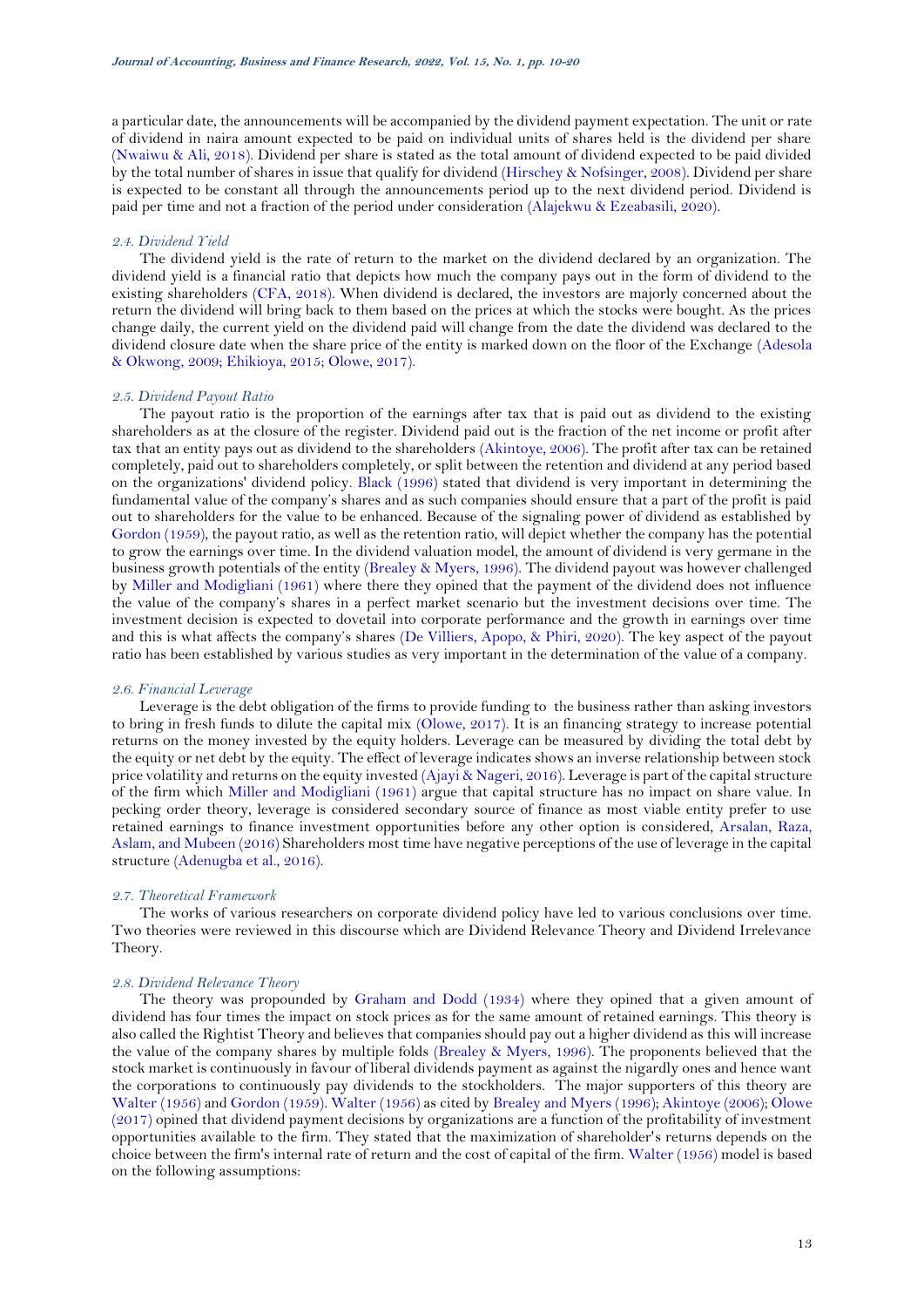The entity is financed strictly by equity only and all investors do not want any level of risk; The investment opportunities will be financed mainly by retained earnings in the business and as such, there is no external financing or the raising of new funds; The internal rate of return, earnings per share, dividend per share and cost of capital are constant throughout the period; All earnings are either paid out as dividend to the shareholders or retained for internal reinvestment and; The entity has a perpetual or lasting earnings stream [\(Araoye et al.,](#page-9-7)  [2019\)](#page-9-7).

[Gordon \(1959\)](#page-9-15) main argument centered on the fact that the payment of dividends to the shareholders is to increase the stock price on the floor of the exchange [\(Hirschey & Nofsinger, 2008\)](#page-9-10). [Lintner \(1956\)](#page-9-20) gave some propositions to emphasize the need for a constant dividend payout which are:

- Long-run target dividend payout ratio by firms. This is expected by mature firms who have stable earnings and invariable a higher percentage of the profit made is paid out to the investors. Growth firm's on the other hand will have low payouts in other to ensure the stability of the business [\(Akintoye, 2006\)](#page-9-13).
- Another assumption is that the Manager focuses more on the changes to the dividend levels rather than the absolute levels in previous years and as such will payout a higher dividend in the current year than the previous years. This should boost the firm value based on the rush for the shares in expectation of the dividend payment.

#### *2.9. Dividend Irrelevance Theory*

The major proponent of the dividend irrelevant theory is [Miller and Modigliani \(1961\)](#page-10-12) hypothesis. They opined that the payment of dividends or not does not have an impact on the firm value. They argued that if the company has a given investment decision over time, the dividend payout ratio does not affect shareholders' wealth [\(Alajekwu & Ezeabasili, 2020\)](#page-9-6). They argued that the major factor affecting the value of the firm is the firm's earnings or its investment policies and as such the split of earnings between dividend and retained earnings is not necessary and will not alter the firm's stock value [\(Bhalla, 2013;](#page-9-21) [Black, 1996;](#page-9-14) [CFA, 2018\)](#page-9-11). The irrelevance of dividend policy is premised on the following assumptions;

- A perfect capital market with balanced investors and perfect certainty of the ruling market prices [\(Olowe,](#page-10-9)  [2017\)](#page-10-9). According to [Miller and Modigliani \(1961\)](#page-10-12), in a perfect market, there is no buyer or seller in the market with large enough transactions to impact the ruling price. Hence all buyers and sellers have equal and costless access to information about factors that affect the ruling price as well as all other relevant characteristics of the shares.
- Second, brokerage fees, transaction costs are not incurred when investors buy and sell securities on the exchange and as such will not impact the value of the shares.
- Also, tax differentials are not applicable either between distributed and undistributed profits or between dividends and capital gains [\(Araoye et al., 2019\)](#page-9-7). This assumption implies that the same tax rate applies to dividends and capital gains [\(Agila & Jerinabi, 2018\)](#page-9-0).
- On the rational behaviour assumptions, [Miller and Modigliani \(1961\)](#page-10-12) explained that investors will always prefer to have more wealth rather than a reduction in their wealth. Hence, they are indifferent as to whether their increase in wealth will take the form of cash payments or an increase in the market value of their shares [\(Brealey & Myers, 1996\)](#page-9-2).
- Another assumption is that there is a perfect certainty by the investors on future investment plans and the future profits position of the firms.
- There would be no difference between a dividend-paying firm and a non-dividend-paying firm from a market value perspective as long as they are within the same risk class.

The irrelevance of dividend theories was heavily criticized by various scholars based on the assumptions of a perfect market, tax effects and transaction costs. The argument against the theory is that trading of shares on the exchange will always come with transaction costs, tax effect as well as bankruptcy costs [\(Alajekwu &](#page-9-6)  [Ezeabasili, 2020\)](#page-9-6). While [Miller and Modigliani \(1961\)](#page-10-12) responded accordingly on the issue of tax shield and bankruptcy costs, the theory of dividend remained a puzzle around the globe and Nigeria.

### **3. Empirical Review**

### *3.1. Dividend policy and Share Price Volatility*

[Ugwu, Onyeka, and Okwa \(2020\)](#page-10-14) used multiple regression analysis to examine the effect of dividend policy and corporate financial performance within companies listed on the consumer goods sector of the Nigerian Exchange (NGX). Data were collected randomly from ten companies listed in the consumer goods sectors for the period between 2015 and 2019. Dividend payout ratio (DPR) and dividend per share (DPS) were used to represent dividend policy while return on equity (ROE) measured corporate financial performance in the study. The result revealed that the proxies for dividend policy are positively related to ROE. Only DPS showed a positive effect on corporate performance while DPR and EPS showed a statistically insignificant effect.

[Hossin and Ahmed \(2020\)](#page-9-22) examined the impact of dividend policy on stock price volatility within the Bangladesh capital market between 2009 and 2017. An experimental analysis approach was adopted using the fixed and random effects on the data collected from the 10 companies. One of the variables used is the dividend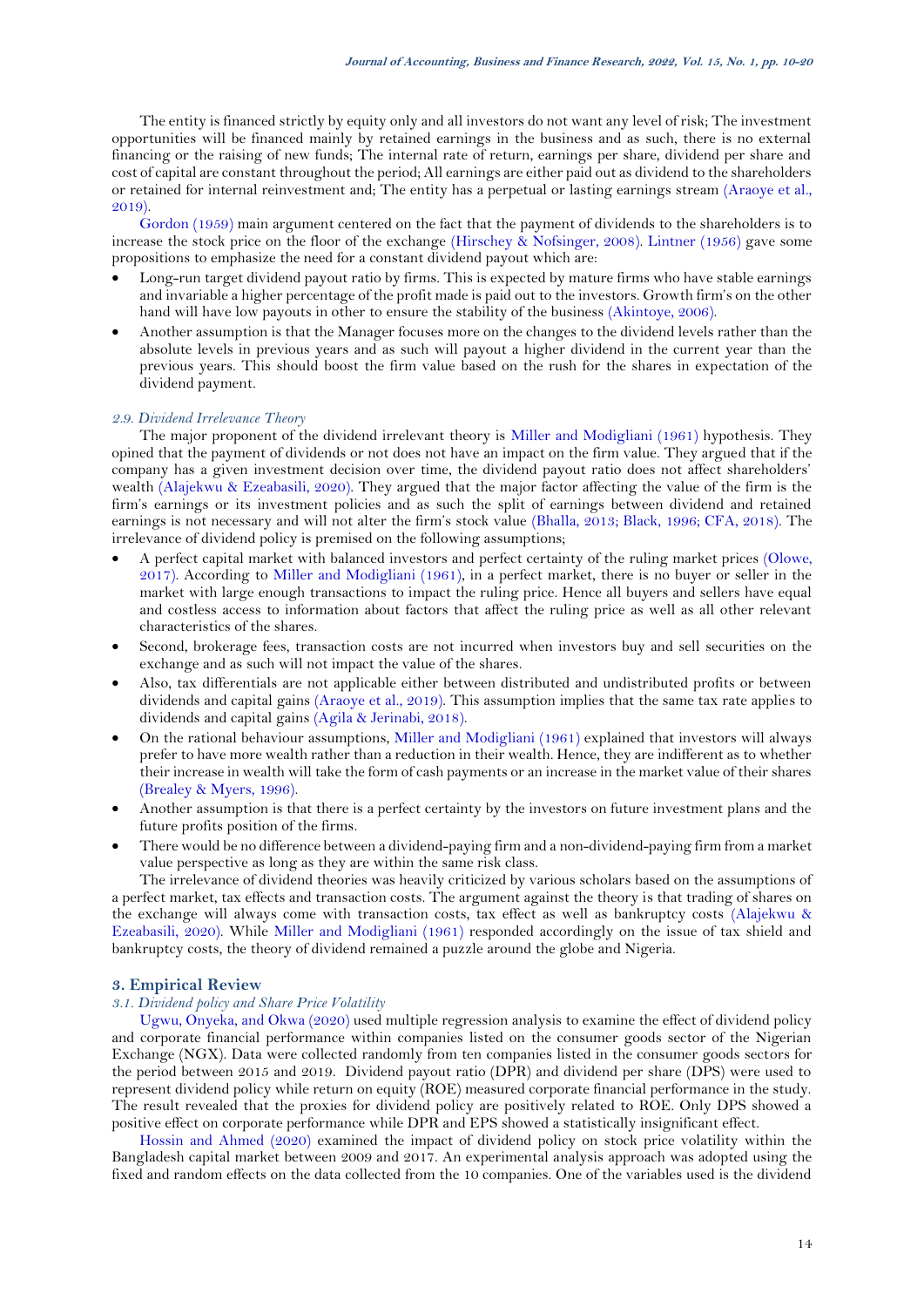payout ratio differentiating between cash and stock dividend. Both types of dividends were examined against the stock price volatility. The analysis of the data showed that both cash dividends and stock dividends have a positive impact on stock price volatility. The study further concluded that investors in the Bangladesh market prefer stock dividends to cash dividends. The stock dividend will appreciate over time the investors are expected to have more gain when the shares are sold later in the future.

In a related study[, Koleosho, Adegbie, and Ajayi-Owoeye \(2020\)](#page-9-23) examined whether there exists a significant relationship between dividend per share and market price per share from an informational efficiency perspective. Fifty-seven companies' data were collected for the period between 2008 to 2019 and the fixed-effects model was used to analyze the pooled data. The study concluded that dividend is an important factor in predicting the movement in stock prices. Hence, it was recommended that dividend payments should be paid and information announced timely to enhance the sustainability of shareholders' wealth.

[Ohiaeri et al. \(2019\)](#page-10-6) examined the impact of dividend policy on the share price of quoted companies on the Nigerian Exchange (NGX) between 2009 and 2017. One of the proxies used in the analysis was dividend per share and data were collected across ten Nigerian companies within the period. Using secondary data, Hausman's test was used through the multiple panel least square estimation and it was concluded that dividend per share exerted a positive impact on the market price per share within the period under review.

In a related study, [Uniamikogbo et al. \(2019\)](#page-10-4) empirically analyzed the influence of accounting information on stock price volatility in Nigeria using twenty-two companies listed on the NGX. Data were analyzed through the ordinary least square (OLS) regression method and the study concluded that dividend per share had a negative and significant effect on stock price volatility in Nigeria. This study negates the conclusion [Bhattarai](#page-9-24)  [\(2016\)](#page-9-24); [Egbeonu, Paul-Ekwere, and Ubani \(2016\)](#page-9-25); [Balagobei and Selvaratnam \(2016\)](#page-9-3) an[d Asadi \(2013\)](#page-9-26). It is also not in consonance with the conclusion of [Osundina, Jayeoba, and Olayinka \(2016\)](#page-10-15) an[d Olaoye et al. \(2016\)](#page-10-8). The role of accounting information on stock price volatility was examined by [Osundina et al. \(2016\)](#page-10-15) with the impact of dividend per share on stock price volatility as one of the hypotheses. Data selected was from 2005 to 2014 from selected listed manufacturing companies in Nigeria. The fixed-effect model was used to analyze the data and they concluded that dividend per share has a positive effect on stock price volatility.

[Aribaba, Ahmodu, Ogbeide, and Olaleye \(2017\)](#page-9-27) in their study of dividend policy and share price changes within the Nigerian Capital Market examined the effect of dividend per share on stock price changes between 2008 to 2014 using data collected from 15 companies quoted on the NGX. Using regression analysis on the adopted estimated generalized least square method, the study concluded that dividend per share has a negative effect on the stock price changes and the effect is statistically insignificant over the period. Hence, dividend is important and as such investors will prefer dividend payment for cash rather than capital gain in the future. The study emphasizes the bird-in-hand theory as well as the signaling theory. There is a time gap in this study. Also, only the stock price changes effect was considered in the study.

[Egbeonu et al. \(2016\)](#page-9-25) did a co-integration analysis of dividend policy and share price volatility of companies listed in the Nigerian capital market as of 31 December 2015. Fifty companies were used with a focus on the year 2015 to ascertain the impact of dividend policy on share price volatility. The result of the granger causality test revealed that investors are only interested in stocks with stable and consistent dividend policy and are less interested in companies with low dividend payout. The result of the analysis showed that dividend per share exerted a positive relationship with the stock price volatility and as such dividend payment is very important in determining the volatility of the stock price. The study concludes that investors can make more profits during the period of volatility due to the announcement effect of dividends. While the study emphasizes the ability to make more profit during volatility, the effect of the dividend policy on other measures of shareholders' wealth was not considered. Also, the moderating effects of the number of shares outstanding, ownership structure, and firm size were not considered in the study.

#### **4. Methodology**

The *ex-post facto* research design was adopted. Descriptive and inferential statistics were adopted in analyzing the result of the data collected over the sampled period. The population of the study was 162 companies listed on the NGX as of 31 December 2020. Random sampling techniques was adopted in the selection of 49 samples from the population of the companies listed on the growth, main and premium boards of the Nigerian Exchange (NGX). Data were collected for the dependent and independent variables from January 2010 to December 2020. To measure of stock price volatility the GARCH (generalized autoregressive conditional heteroskedasticity) approach was used.

The second stage presents and discusses the regression analysis results based on pooled panel data regression. The estimates of the model parameters were measured by the intercepts and the coefficients which were evaluated through the strength of the independent variables ( DPS, DPR, DY, LeV) on the dependent variable (SPV) as well as the use of adjusted  $R^2$ . After the analysis, the level of significance of the individual variables, jointly/isolated or specific, effects were determined using both the t-statistics and the F-statistics at a 5% level of significance.

Diagnostic tests were carried out accordingly to know the best suitable estimation technique for each model under this study. Under inferential statitics, the variance inflation factor for each of the explanatory variables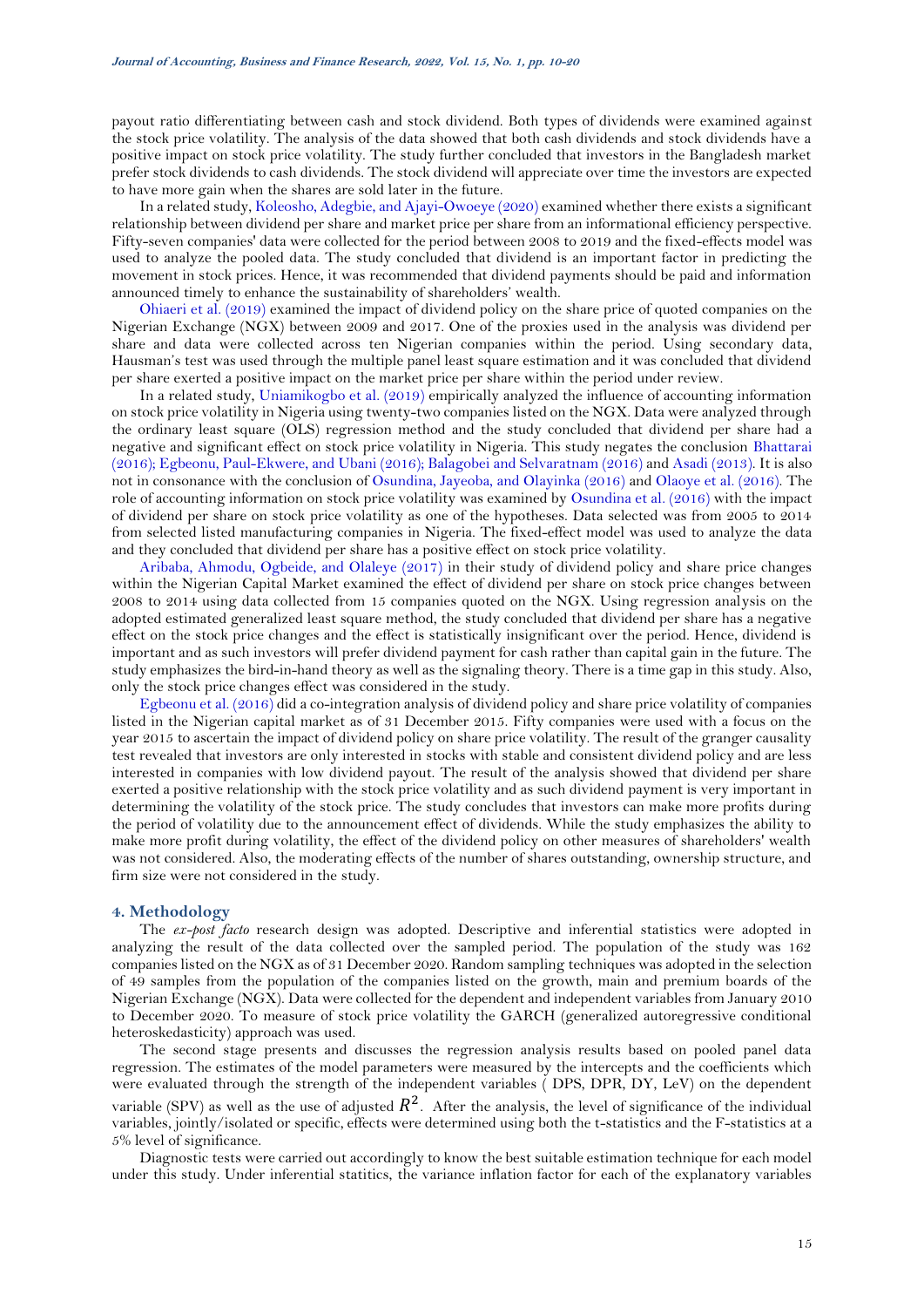was estimated to test for multicollinearity and this factor implied that the explanatory variables included in all the specified and estimated models were not correlated with one another. For regression analysis, the following diagnostic tests were carried out: Hausman test, the Bresuch-Pagan test for random effect test and the heteroskedasticity, the Testparm FE test for fixed effect test, the Wooldridge test for autocorrelation, and the Pesaran's test of cross-sectional independence.

The Adjusted  $\mathbb{R}^2$  measured the proportion of the changes in dividend policy and share price volatility of some listed companies on the NGX. The null hypothesis was rejected when probability value of a model was less than 0.05 or insignificant at 5% and alternate hypothesis was accepted; otherwise, if probability value was more than 0.05, the null hypothesis was not rejected and the alternate hypothesis was rejected.

#### *4.1. Mathematical Model*

$$
spv_{it} = \alpha + \beta_1 dps_{it} + \beta_2 dpr_{it} + \beta_3 dy_{it} + \beta_4 lev_{it} + \varepsilon_{it}
$$
 (1)

Where

Spv = Share Price Volatility.

- $x_1 = Dividend$  Per share (DPS).
- $x_2 = Dividend\; Payout\; Ratio\; (DPR).$
- $x_3 = Dividend Yield(DY).$
- <span id="page-6-0"></span> $x_4$  = Financial Leverage (LeV).

| <b>Variables</b> | Mean   | <b>Maximum</b> | Minimum    | Std. Dev. | Obs. |
|------------------|--------|----------------|------------|-----------|------|
| <b>SPV</b>       | 2.623  | 7.161          | 0.000      | 0.645     | 2156 |
| DY               | 6.157  | 460.292        | $-96.962$  | 22.891    | 2156 |
| <b>DPR</b>       | 29.865 | 561.136        | $-172.359$ | 44.860    | 2156 |
| <b>DPS</b>       | 2.081  | 70.844         | $-5.005$   | 6.412     | 2156 |
| LEV              | 0.520  | 6.952          | $-0.317$   | 0.757     | 2156 |

Table 1. Descriptive statistics of dividend policy and shareholders wealth volatility.

[Table 1](#page-6-0) - mean, maximum, minimum and standard deviation of the variables. Share Price Volatility (SPV) is the dependent variable. The independent variables are the dividend per share (DPS), Dividend Payout Ratio (DPR) Dividend Yield (DY), Financial Leverage (LEV).

#### *4.2. Interpretation*

The SPV has a mean value of 2.623 and a standard deviation of 0.645. The mean value of 262.3%, suggests that on average the share price volatility of the selected firms on the Nigerian Exchange (NGX) is very high. The standard deviation of 64.5% means that there is a dispersion of the share price volatility from the mean to around 65 percent.

DY: The mean value of 6.157 and standard deviation of 22.891. The mean value of 615.7%, suggests that on average the dividend yield of the selected firms on the Nigerian Stock Exchange is very high. The standard deviation of 2289.1% connotes that there is a dispersion of the dividend yield from the mean to around 2289 percent. Thus, the standard deviation value is very far from the mean, suggesting that the dividend yield is susceptible to change over time.

DPR: The mean value of 29.865 and standard deviation of 44.860. The mean value of 2986.5%, suggests that on average the dividend payout ratio of the selected firms on the Nigerian Exchange is very high. The standard deviation of 4486% connotes that there is a dispersion of the dividend payout ratio from the mean to around 4486 percent. Thus, the standard deviation value is very far from the mean, suggesting that the dividend payout ratio is susceptible to change over time.

DPS: The mean value of 2.081 and standard deviation of 6.412. The mean value of 208.1%, suggests that on average the dividend per share of the selected firms on the Nigerian Exchange is very high. The standard deviation of 641.2% connotes that there is a dispersion of the dividend per share from the mean to around 641 percent. Thus, the standard deviation value is very far from the mean, suggesting that the dividend per share is susceptible to change over time.

LEV: The mean value of 0.520 and standard deviation of 0.757. The mean value of 52.0%, suggests that on average the financial leverage of the selected firms on the Nigerian Exchange is very high. The standard deviation of 75.7% connotes that there is a dispersion of the financial leverage from the mean to around 76 percent. Thus, the standard deviation value is far from the mean, suggesting that the financial leverage is susceptible to change over time.

### *4.3. Inferential Statistics*

[Table 2](#page-7-0) shows the correlation coefficient of Share Price Volatility (SPV), Dividend per share (DPS), DPR, Dividend Yield (DY) and Financial Leverage (LEV). Starting with the test for multicollinearity, the variance inflation factor (VIF) for each of the explanatory variables is less than 10. The VIF are 1.01, 1.07, 1.23 and 3.77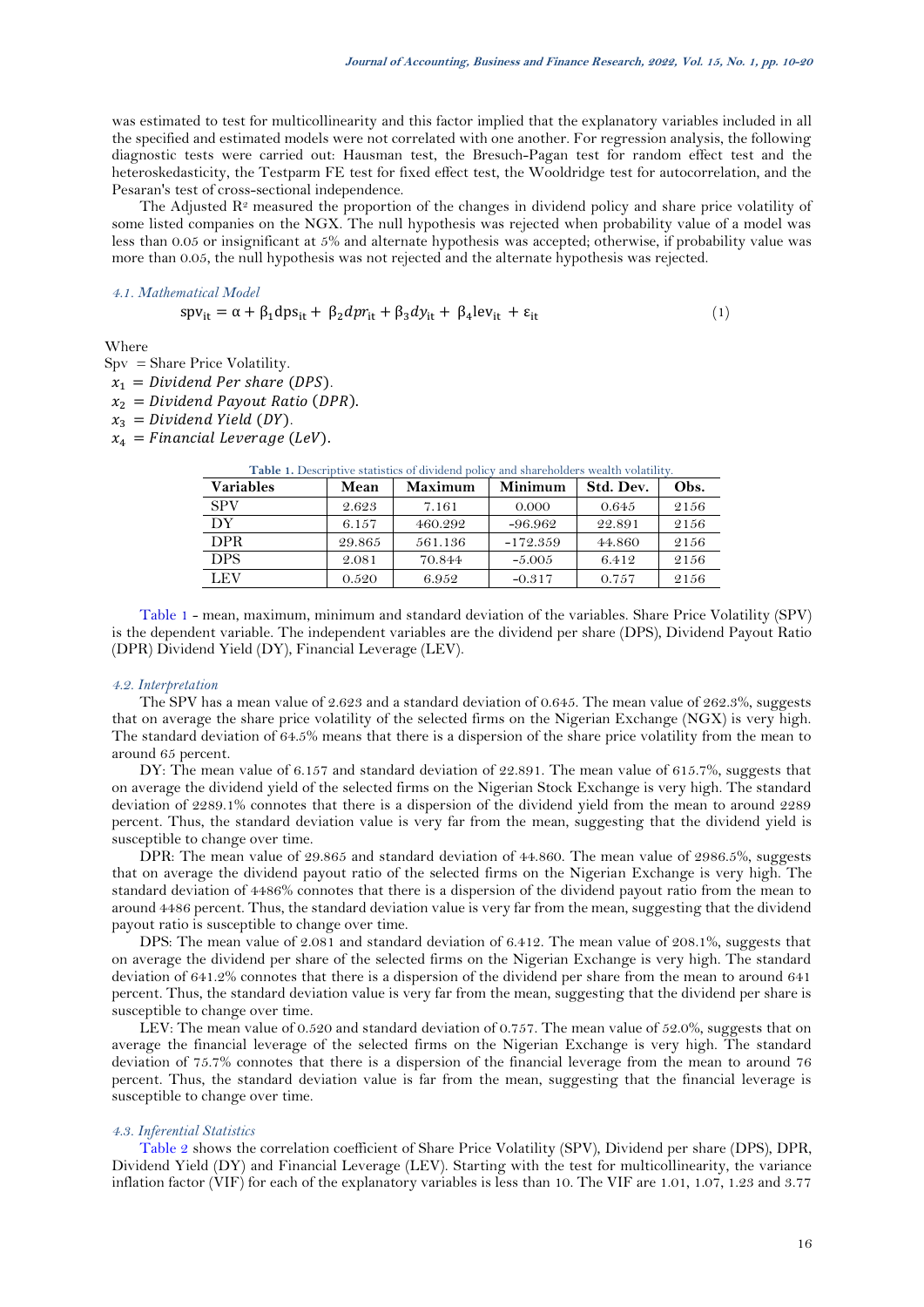<span id="page-7-0"></span>for dividend yield, dividend payout ratio, dividend per share and financial leverage respectively. This implies that the explanatory variables included in all the specified and estimated models are not correlated with one another.

| <b>Table 2.</b> Correlation matrix of dividend policy and share price volatility. |  |  |  |  |
|-----------------------------------------------------------------------------------|--|--|--|--|
|                                                                                   |  |  |  |  |

| <b>Variables</b> | <b>SPV</b> | DY        | <b>DPR</b> | <b>DPS</b> | <b>LEV</b> | VIF  |
|------------------|------------|-----------|------------|------------|------------|------|
| <b>SPV</b>       | 1.0000     |           |            |            |            | N/A  |
| DY               | $-0.0173$  | 1.0000    |            |            |            | 1.01 |
| <b>DPR</b>       | $-0.0277$  | $-0.0006$ | 1.0000     |            |            | 1.07 |
| <b>DPS</b>       | 0.0320     | $-0.0201$ | 0.1882     | 1.0000     |            | 1.23 |
| LEV              | 0.0007     | 0.0319    | $-0.0994$  | 0.0130     | 1.0000     | 3.77 |

[Table 2](#page-7-0) shows the correlation coefficient of the variables. The dependent variable is Share Price Volatility (SPV). The explanatory variables are the DPS, Dividend Payout Ratio (DPR) Dividend Yield (DY), Financial Leverage (LEV).

From the results, dividend per share and financial leverage have positive association with the share price volatility of the selected firms listed on the Nigerian Exchange with correlation values of 0.0320 and 0.0007 respectively. This implies that increases in dividend per share and financial leverage will lead to increase in share price volatility of the selected firms. Conversely, dividend yield and dividend per share have negative association with share price volatility with correlation values of -0.0173 and -0.0277, respectively, thus increases in dividend yield and dividend per share will lead to fall in share price volatility of the selected firms. In addition, dividend yield, dividend payout ratio and dividend per share have insignificant relationship with the share price volatility of the selected firms listed on the Nigerian Exchange. This implies that dividend yield, dividend payout ratio, dividend per share and financial leverage, are not significant factors that influence changes in the share price volatility of the selected firms listed on the Nigerian Exchange.

#### **5. Regression Result**

From the results i[n Table 3](#page-7-1) there is evidence that dividend payout ratio has positive relationship with share price volatility, while dividend yield, dividend per share and financial leverage have negative relationship with share price volatility of the selected listed firms in Nigeria.

<span id="page-7-1"></span>

| Dependent Variable: SPV |                  |                            |           |        |  |  |
|-------------------------|------------------|----------------------------|-----------|--------|--|--|
| <b>Variables</b>        | Coefficient      | Drisc/Kraay Standard error | t-test    | Prob.  |  |  |
| Constant                | $11.9649***$     | 1.0388                     | 11.5182   | 0.0000 |  |  |
| <b>LEV</b>              | $-0.2066$        | 0.1402                     | $-1.4742$ | 0.1477 |  |  |
| DY                      | $-0.0003$        | 0.0012                     | $-0.2713$ | 0.7875 |  |  |
| <b>DPR</b>              | $0.0036***$      | 0.0008                     | 4.7237    | 0.0000 |  |  |
| <b>DPS</b>              | $-0.0508*$       | 0.0268                     | $-1.8952$ | 0.0648 |  |  |
| Adjusted $\mathbb{R}^2$ |                  | 0.116                      |           |        |  |  |
| Wald-Test               | 32.89(0.000)     |                            |           |        |  |  |
| Hausman Test            | 2.65(0.709)      |                            |           |        |  |  |
| Breusch-Pagan RE Test   | 33512.02 (0.000) |                            |           |        |  |  |
| Heteroscedasticity Test | 1707 41 (0.000)  |                            |           |        |  |  |
| Serial Correlation Test | 1075.76 (0.000)  |                            |           |        |  |  |
| Pesaran CSI             | 8.44(0.000)      |                            |           |        |  |  |
| Observations            |                  | 2156                       |           |        |  |  |

**Table 3.** Dividend policy and share price volatility.

**Notes:** The dependent variable is Share Price Volatility (SPV), while the explanatory variables are dividend per share (DPS), Dividend Payout Ratio (DPR) Dividend Yield (DY), Financial Leverage (LEV) \* Significant at 10%, \*\*\* Significant at 1%.

[Table 3](#page-7-1) reports the Static Panel regression results of the effect of dividend policy on share price volatility of selected listed firms in Nigeria.

**Model:**  $SPV_{it} = \beta_0 + \beta_1 DY_{it} + \beta_2 DPR_{it} + \beta_3 DPS_{it} + \beta_4 LEV_{it} + \mu_{it}$  $SPV_{it} = 11.9649 - 0.0003DYit + 0.0036DPR_{it} - 0.0508DPS_{it} - 0.2066LEV_{it} + \mu_{it}$ 

$$
\text{T-test} \quad 11.5182 \quad \text{--}0.2713 \quad \text{--}4.7237 \quad \text{--}1.8952 \quad \text{--}1.4742
$$

In addition, there is evidence that dividend payout ratio has significant effect on share price volatility of the selected listed firms in Nigeria (DPR = 0.0036, t*-*test= 4.7237, p < 0.05). This implies that dividend payout ratio is a significant factor influencing changes in share price volatility of the selected listed firms in Nigeria.

In sharp contrast, there is evidence that dividend yield, dividend per share and financial leverage have no significant effect on share price of the selected listed firms in Nigeria  $(DY = -0.0003$ , t-test = -2.713, p > 0.05;  $DPS = -0.0508$ , t-test = -1.8952, p > 0.05; and LEV = -0.2066, t-test = -1.4742, p > 0.05). This implies that dividend yield, dividend per share and financial leverage are not significant factors influencing changes in share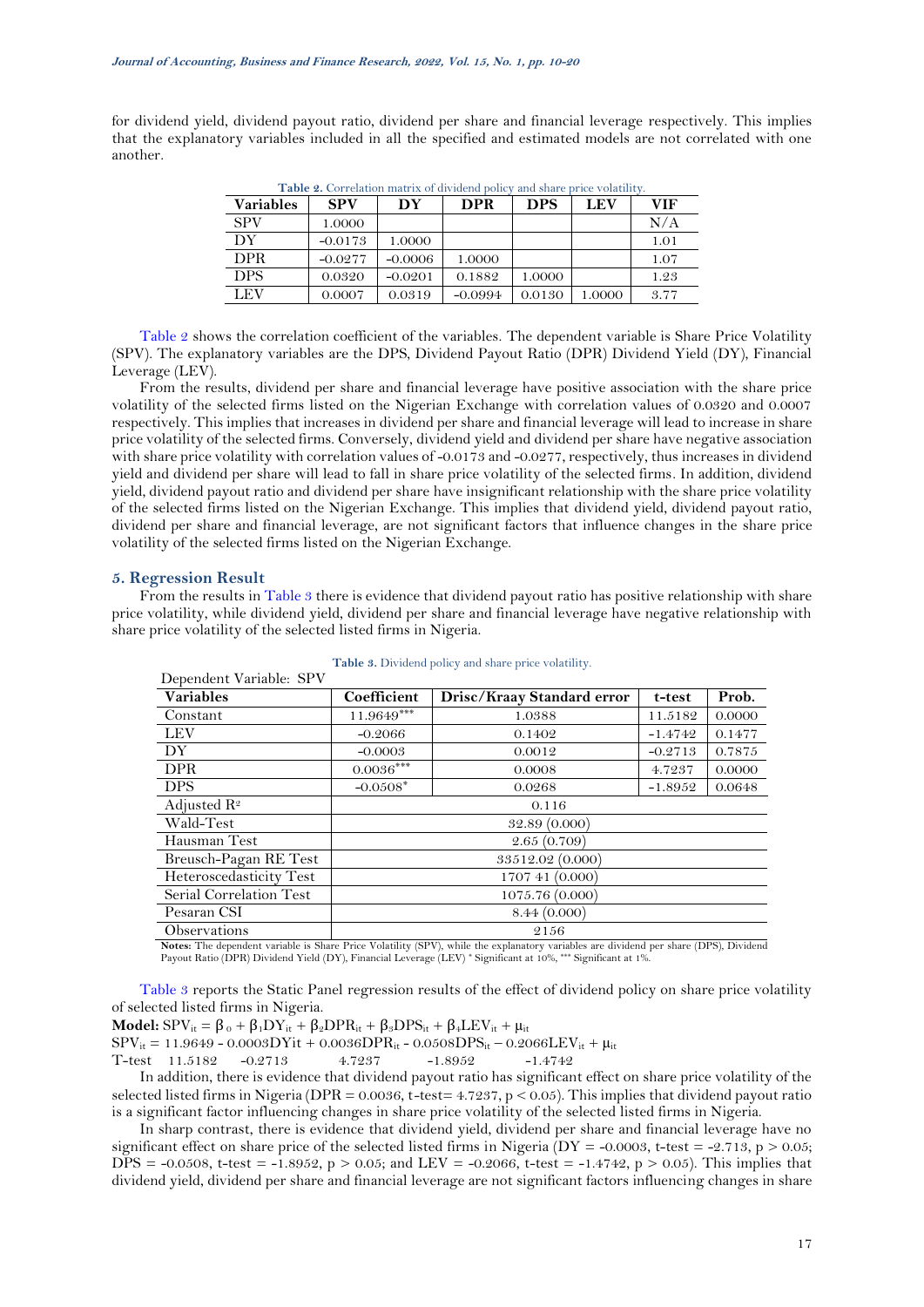price volatility of the selected listed firms in Nigeria. Concerning the magnitudes of the estimated parameters, 1 unit increase in dividend payout ratio will lead to 0.0036 increases in the share price volatility of the selected listed firms in Nigeria, while 1 unit increase in dividend yield, dividend per share and financial leverage will lead to 0.0003, 0.0508 and 0.2066 decrease in the share price volatility of the selected listed firms in Nigeria respectively.

The Adjusted  $\mathbb{R}^2$  which measure the proportion of the changes in the share price volatility as a result of changes in dividend yield, dividend payout ratio, dividend per share and financial leverage explains about 12 percent changes in the share price volatility of the selected listed in Nigeria, while the remaining 88 percent were other factors explaining changes in the share price volatility of the selected listed firms in Nigeria but were not captured in the model.

### **6. Decision**

At a level of significance of 0.01, the Wald-test Statistic is 32.89 while the p-value of the Wald-test is 0.000 which is lower than the adopted significance level of 0.01. The study therefore rejected the null hypothesis which means that dividend policy has significant effect on share price volatility of selected companies listed on the Nigerian Exchange (NGX).

### **7. Discussion of Findings**

The findings of the study shows that there is evidence that dividend payout ratio has positive relationship with share price volatility, while dividend yield, dividend per share and financial leverage have negative relationship with share price volatility of the selected listed firms in Nigeria and thus in line with our *a-priori* expectation.

This evidence has empirical linkage with previous studies. For instance, the result aligns with the findings reported by [Hossin and Ahmed \(2020\)](#page-9-22) that examined the impact of dividend policy on stock price volatility within the Bangladesh capital market between 2009 and 2017. The analysis of the data showed that both cash dividends and stock dividends have a positive impact on stock price volatility. Also, the study agrees in part to the work o[f Koleosho et al. \(2020\)](#page-9-23) when they examined whether there exists a significant relationship between dividend per share and market price per share from an informational efficiency perspective. Fifty-seven companies' data were collected for the period between 2008 to 2019 and the fixed-effects model was used to analyze the pooled data. The study concluded that dividend is an important factor in predicting the movement in stock prices. The conclusion of this study also conforms to the studies of [Araoye et al. \(2019\)](#page-9-7) and [Olaoye et](#page-10-8)  [al. \(2016\)](#page-10-8). The contrast with the above findings is around the variables of measurement. While the overall conclusion was that dividend was relevant from the dividend payout point of view, the dividend per share (DPS), Dividend yield (DY) and financial leverage exerted a negative relationship with the stock price volatility within the period of review. The studies of [Araoye et al. \(2019\)](#page-9-7) and [Olaoye et al. \(2016\)](#page-10-8) however showed a positive relationship between DPS and stock price volatility. The negative conclusion around the DPS and DY confirms the findings of [Uniamikogbo et al. \(2019\)](#page-10-4)[. Aribaba et al. \(2017\)](#page-9-27) also supported the negative DPS of our findings which concluded that dividend per share has a negative effect on the stock price changes and the effect is statistically insignificant over the period.

From a dividend payout perspective, the conclusions of the study confirm that of [Alajekwu and Ezeabasili](#page-9-6)  [\(2020\)](#page-9-6) when they analyzed the effect of dividend policy on stock market volatility in the Nigerian Stock Market between 2006 and 2016. They confirmed that for non-financial firms, the dividend payout ratio has a significant positive effect on the stock market volatility. Furthermore, it conforms to the study of [Osakwe et al. \(2019\)](#page-10-5) and [Uwuigbe, Jafaru, and Ajayi \(2012\)](#page-10-16). This conclusion however negates the findings of [Hossin and Ahmed \(2020\)](#page-9-22) when they analyzed the impact of dividend payout ratio on stock price volatility within the Bangladesh market using the fixed effect and random effect to analyse the data. The conclusion did not also support that of [Araoye](#page-9-7)  [et al. \(2019\)](#page-9-7) when they concluded that dividend payout negatively affects the volatility of stock prices.

### **8. Conclusion and Recommendation**

The study ascertained that there is a causal relationship between dividend policy and share price volatility of the companies listed on the NGX over the period of the study. This is evident from the significant relationship between dividend payout ratio and share price volatility of the selected listed companies on the NGX. Hence the higher the payout ratio, the higher the volatility expected from the daily share prices. On the contrary, dividend per share, dividend yield and financial leverage have no significant relationship with share price volatility of the selected listed firms in Nigeria. Hence, actual dividend paid (DPS), DY and LEV do not cause volatility in share prices of companies listed on the NGX between 2010 and 2020.

Overall, the study found out that dividend payout ratio influences share price volatility of the selected listed companies on the NGX. Hence, as companies' payout more of their earnings as dividend, the shareholders' wealth will fluctuate positively which will attract new investors to buy the shares for the first time. Conversely, Leverage, DY and DPS do not influence the joint measures of the share price volatility. Hence the major factor affecting the joint effect of the shareholders' wealth is the dividend payout ratio in comparison to the earnings declared over the period.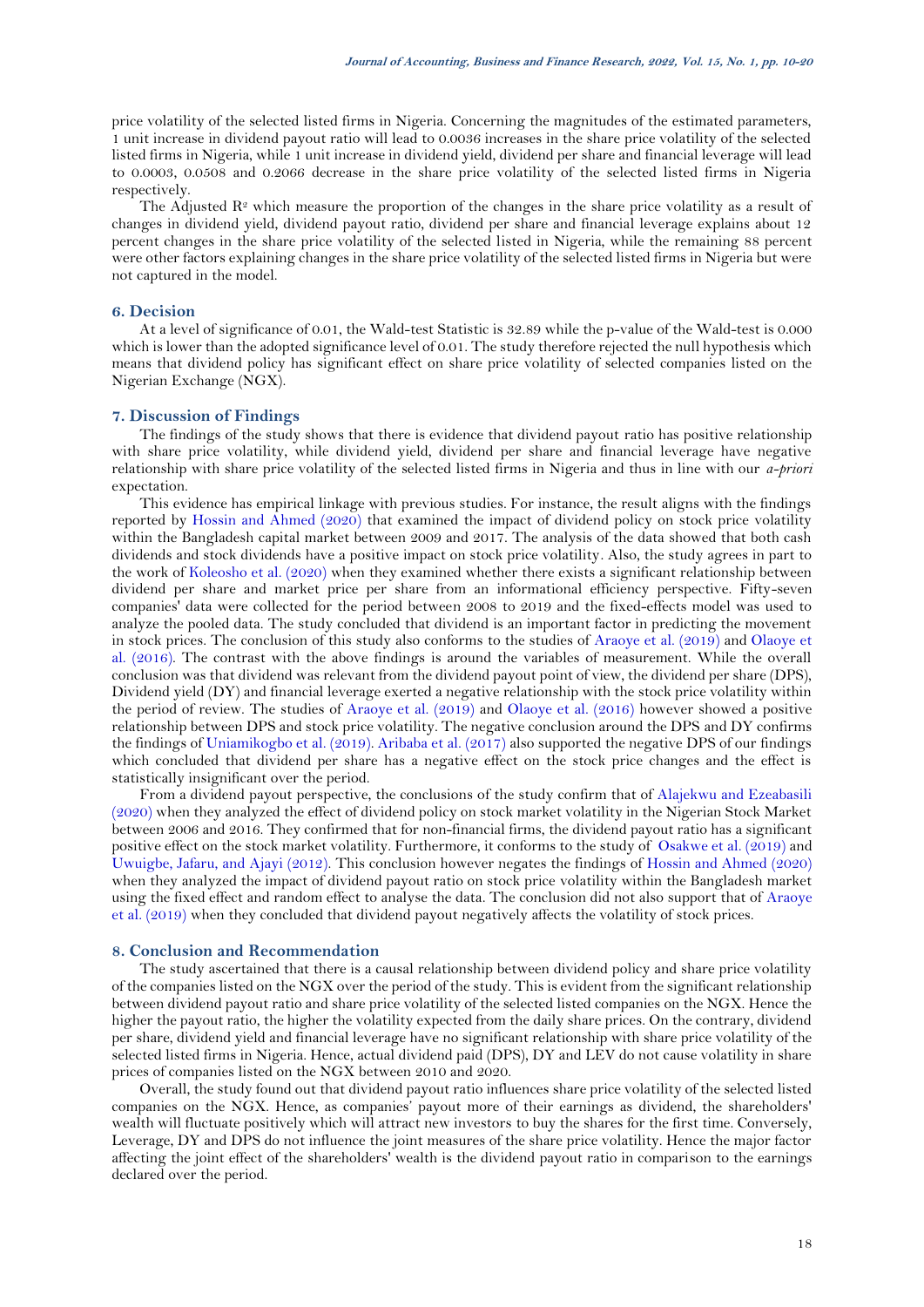With dividend payout having significant influence on share price volatility, potential and existing investors should go for listed entities with a high dividend payout ratio compared to the earnings generated by the company. Investors can go for leverage financing to invest in entities with high dividend payouts. The leverage effect will not affect the volatility of the share price as found out from this study (Leverage is negatively correlated with share price volatility but not significant). The payment of dividends will increase the volatility of the share price and will generate higher cashflows to offset the debt exposures.

The research experienced a limiting factor around the unavailability of data for some companies spanning over ten years. This restricted the ability of the study to include all the population in the review and as such restricted the sample to forty-nine (49) companies listed on the NSE as of 31 December 2020. However, this study achieved the objective of the study.

### **References**

- <span id="page-9-1"></span>Adenugba, A. A., Ige, A. A., & Kesinro, O. R. (2016). Financial leverage and firms' value: A study of selected firms in Nigeria. *European Journal of Research and Reflection in Management Sciences, 4*(1), 14-32.
- <span id="page-9-12"></span>Adesola, W., & Okwong, A. (2009). An empirical study of dividend policy of quoted companies in Nigeria. *Global Journal of Social Sciences, 8*(1), 85-101.Available at: https://doi.org/10.4314/gjss.v8i1.48907.
- <span id="page-9-0"></span>Agila, M., & Jerinabi, U. (2018). Dividend policy and its impact on shareholder's wealth and firm performance: A study of listed cement companies. *IOSR Journal of Business and Management, 20*(9), 28-31.
- <span id="page-9-17"></span>Ajayi, M. A., & Nageri, K. I. (2016). Measuring leverage effect on the Nigerian stock exchange in the post financial meltdown. *Amity Journal of Finance, 1*(2), 1-21.
- <span id="page-9-13"></span>Akintoye, I. R. (2006). *Investment decision concept analysis and management*. Lagos: Unique Educational Publishers.
- <span id="page-9-6"></span>Alajekwu, U. B., & Ezeabasili, V. N. (2020). Dividend policy and stock market price volatility in the Nigerian stock market. *British Journal of Management and Marketing Studies, 3*(4), 37-52.
- <span id="page-9-7"></span>Araoye, F. E., Aruwaji, A. M., & Ajya, E. O. (2019). Effect of dividend policy on stock price volatility in Nigeria Stock Exchange. *International Journal of Accounting and Financial Reporting, 9*(2), 219-231.Available at: https://doi.org/10.5296/ijafr.v9i2.11861.
- <span id="page-9-27"></span>Aribaba, F. O., Ahmodu, O. I., Ogbeide, S. O., & Olaleye, J. O. (2017). Dividend policy and share price changes in the stock market: Evidence from Nigeria. *Journal of Business and Organizational Development, 9*(4), 30-47.
- <span id="page-9-18"></span>Arsalan, I., Raza, H., Aslam, M. F., & Mubeen, M. (2016). Impact of leverages on share price: Evidence from cement sector of Pakistan. *Industrial Engineering Letters, 6*(6), 44-48.
- <span id="page-9-26"></span>Asadi, A. (2013). Examining the relationship between the dividend policy and stock prices in companies listed on Tehran Stock Exchange. *Research Journal of Applied Sciences, Engineering and Technology, 6*(22), 4186-4191.Available at: https://doi.org/10.19026/rjaset.6.3530.
- <span id="page-9-3"></span>Balagobei, S., & Selvaratnam, P. (2016). Dividend policy and shareholders' wealth of listed manufacturing companies in Sri Lanka. *European Journal of Business and Management, 8*(25), 40-45.
- <span id="page-9-21"></span>Bhalla, V. K. (2013). *Invesment management. Security analysis and portfolio management* (19th ed.). New Delhi, India: S. Chand & Company Limited, India.
- <span id="page-9-24"></span>Bhattarai, Y. R. (2016). Effect of dividend payment on stock prices of commercial banks in Nepal: Panel approach. *Economic Journal of Development Issues, 21 & 22*(1-2), 55-68.Available at: https://doi.org/10.3126/ejdi.v21i1-2.19023.
- <span id="page-9-14"></span>Black, F. (1996). The dividend puzzle. *The Journal of Portfolio Management, 23*, 8-12.
- <span id="page-9-2"></span>Brealey, R. A., & Myers, S. C. (1996). *Principles of corporate finance* (5th ed.). New York: McGraw-Hill Companies Inc.
- <span id="page-9-8"></span>Central Bank of Nigeria. (2018). *CBN half year activity report*. Abuja: The Central Bank of Nigeria.
- <span id="page-9-11"></span>CFA. (2018). *Financial reporting and analysis*. UK: Pearson.
- <span id="page-9-16"></span>De Villiers, D., Apopo, N., & Phiri, A. (2020). Unobserved structural shifts and asymmetries in the random walk model for stock returns in African frontier markets. *Cogent Economics & Finance, 8*(1), 1769348.Available at: https://doi.org/10.1080/23322039.2020.1769348.
- <span id="page-9-25"></span>Egbeonu, O., Paul-Ekwere, L., & Ubani, G. I. (2016). Dividend policy and share price volatility: A co-integration analysis. *International Journal of Advanced Academic Research, Business Development and Management, 2*(8), 59-75.
- <span id="page-9-4"></span>Ehikioya, B. I. (2015). An empirical investigation of the impact of dividend policy on the performance of firms in developing economies: Evidence from listed firms in Nigeria. *International Journal of Finance and Accounting, 4*(5), 245-252.
- <span id="page-9-5"></span>Farrukh, K., Irshad, S., Shams Khakwani, M., Ishaque, S., & Ansari, N. Y. (2017). Impact of dividend policy on shareholders wealth and firm performance in Pakistan. *Cogent Business & Management, 4*(1), 1408208.Available at: https://doi.org/10.1080/23311975.2017.1408208.
- <span id="page-9-15"></span>Gordon, M. J. (1959). Dividends, earnings, and stock prices. *The Review of Economics and Statistics*, 99-105.
- <span id="page-9-19"></span>Graham, B., & Dodd, D. L. (1934). *Security analysis*. New York: Whittlesey House, McGraw-Hill Book Co.
- <span id="page-9-9"></span>Harley, W. T., & Duro, A. T. (2017). An Empirical investigation of the impact of dividend policy on performance of quoted companies in a developing economy. *Singaporean Journal of Business Economics, and Management Studies (SJBEM), 5*(12), 1-7.Available at: https://doi.org/10.12816/0039975.
- <span id="page-9-10"></span>Hirschey, M., & Nofsinger, J. (2008). *Investments analysis and behaviour*. New York: McGraw-Hill Irwin Companies Inc.
- <span id="page-9-22"></span>Hossin, M. S., & Ahmed, M. F. (2020). Dividend policy and stock price volatility in the Bangladesh capital market: An experimental analysis. *Saudi Journal of Economics and Finance*, 4(7), 359-367.Available https://doi.org/10.36348/sjef.2020.v04i07.008.
- <span id="page-9-23"></span>Koleosho, A. O., Adegbie, F. F., & Ajayi-Owoeye, A. O. (2020). Stock market returns and shareholders' wealth sustainability of companies listed on the Nigerian. *Asian Journal of Economics, Business and Accounting, 16*(2), 27-45.Available at: https://doi.org/10.9734/ajeba/2020/v16i230233.
- <span id="page-9-20"></span>Lintner, J. (1956). Distribution of income of corporations among dividends, retained earnings and taxes. *American Economic Review, 46*(2), 97-113.